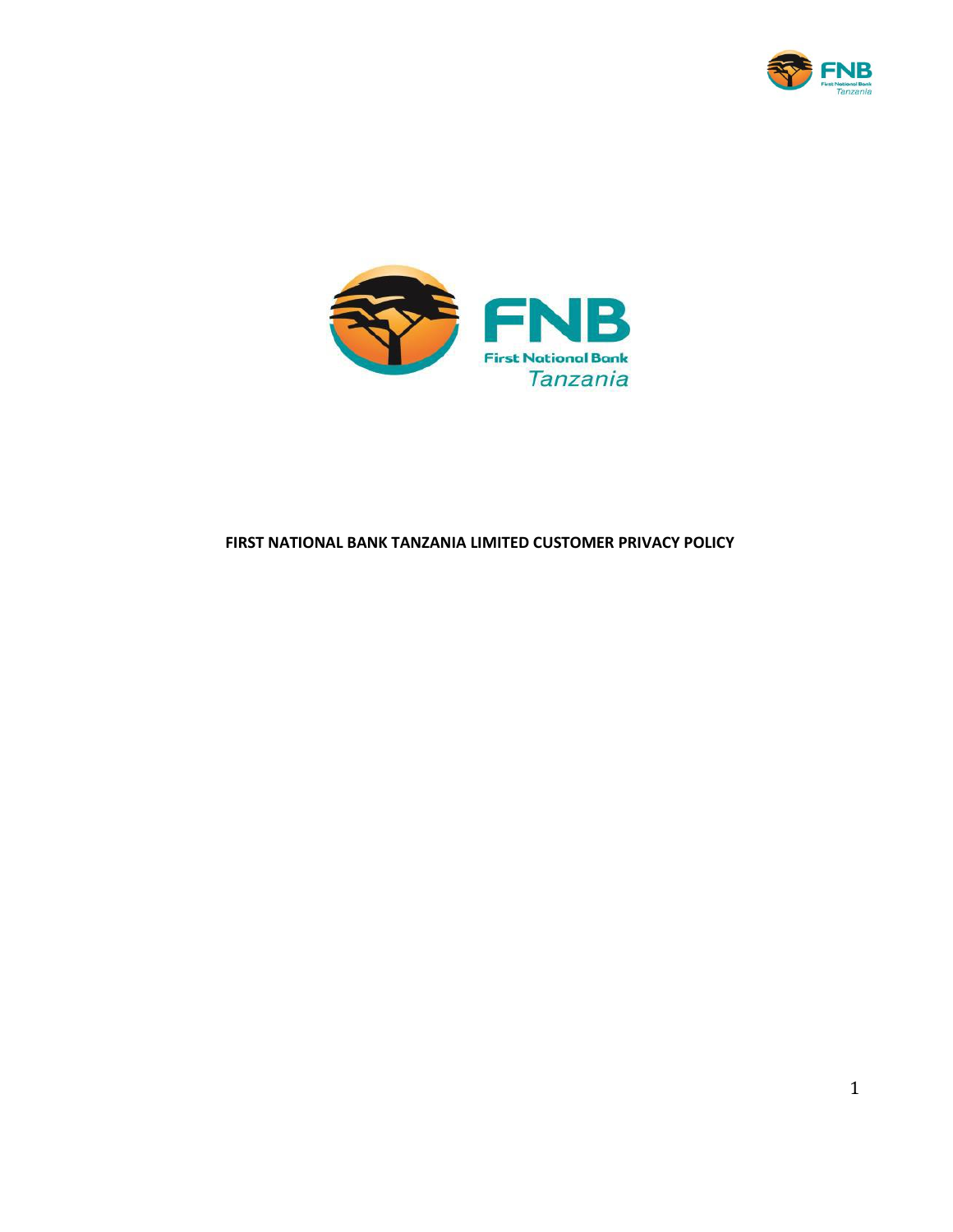

### **DOCUMENT CONTROL**

| <b>Title</b>         | First National Bank Tanzania Customer Privacy Policy                                            |
|----------------------|-------------------------------------------------------------------------------------------------|
| Author               | First National Bank Tanzania Compliance                                                         |
| Recommended by       | First National Bank Tanzania Ethics and Market Conduct Committee on 4 <sup>th</sup> May<br>2018 |
| Approval By          | First National Bank Tanzania Risk, Capital and Compliance Committee                             |
| <b>Approval Date</b> | $3rd$ July 2018                                                                                 |
| Document version     | Version 1.0                                                                                     |
| Date of Next Review  | June 2020                                                                                       |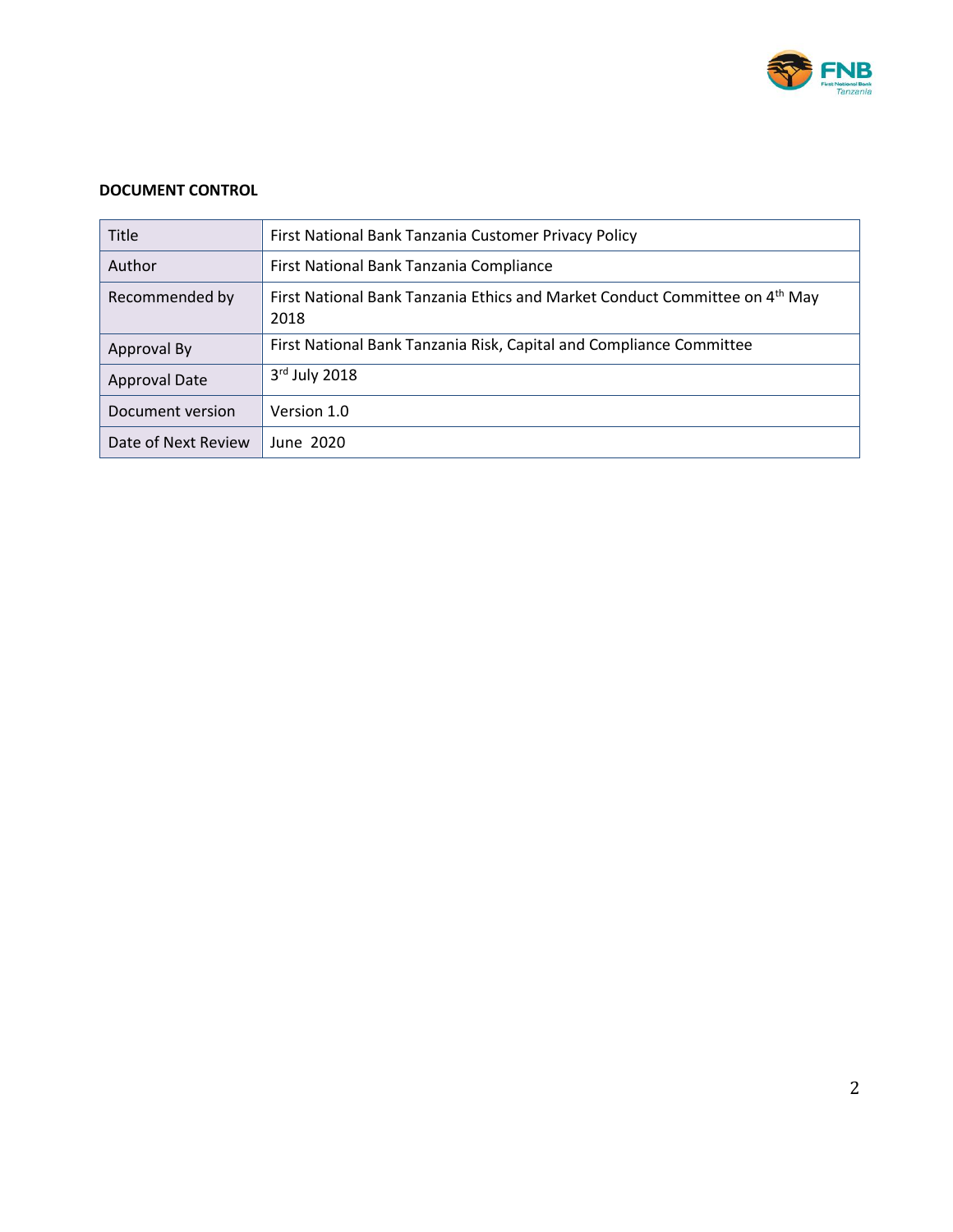

### **IMPORTANT**

This important document explains how First National Bank Tanzania Limited and any of its associates, cessionaries, delegates or successors in title or appointed third parties such as its authorized agents, advisors, partners and contractors will process your personal information.

Where we refer to "process", it means how we collect, use, store, make available, destroy, update, disclose, or otherwise deal with your personal information. As a general rule, we will only process your personal information if this is required to deliver or offer a service, provide a product or carry out a transaction with you and in compliance with applicable legislation. For example Anti Money Laundering legislation, Banking and Financial Institutions legislation or any other applicable law. We respect your privacy and will treat your personal information confidentially.

We may combine your personal information and use the combined personal information for any of the purposes stated in this Privacy Policy.

In this document, the 'bank' refers to First National Bank Tanzania Limited. In this document any reference to "we" or "us" or "our" refers to First National Bank Tanzania.

**VERY IMPORTANT:** If you use our services, goods, products and service channels you agree that we may process your personal information as explained under this Privacy Policy. Sometimes you may provide us with consent to process your personal information. Read it carefully because it may limit your rights.

**NOTE:** As First National Bank Tanzania Limited is a subsidiary of a global organization (FirstRand Group) this Privacy Policy will apply to the processing of personal information by any member of FirstRand Limited globally. If First National Bank Tanzania Limited processes personal information for another party under a contract or a mandate, the other party's privacy policy will apply to the processing.

First National Bank Tanzania Limited can change this Privacy Policy from time to time if the law or its business practices requires it.

The version of the Privacy Policy displayed on our website will apply to your interactions with us. To read the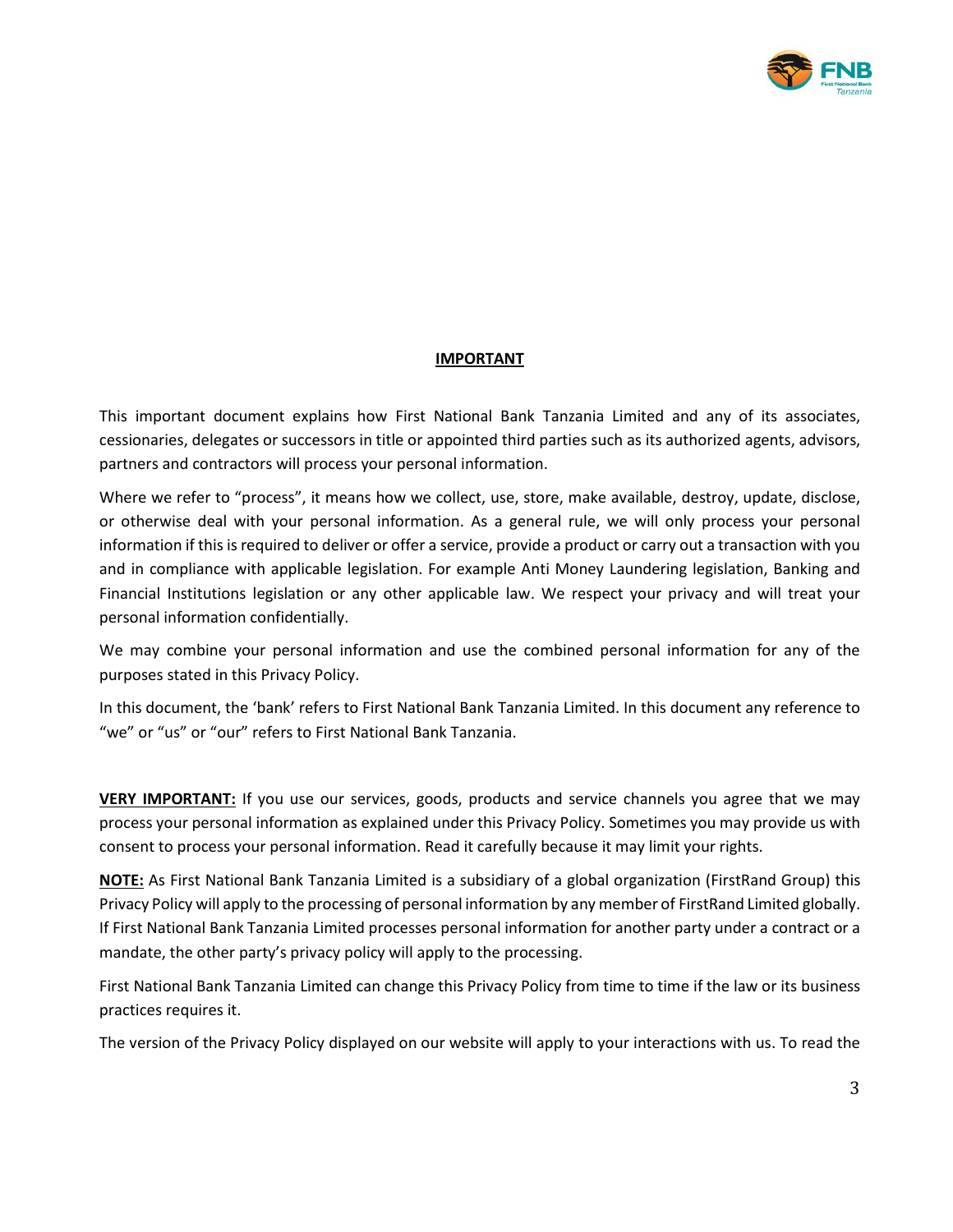

latest version of this Privacy Policy visit the following website <www.fnbtanzania.co.tz/>

#### **CONTENTS:**

- 1. WHAT IS PERSONAL INFORMATION?
- 2. WHEN WILL WE PROCESS YOUR PERSONAL INFORMATION?
- 3. WHAT IS SPECIAL PERSONAL INFORMATION?
- 4. WHEN WILL WE PROCESS YOUR SPECIAL PERSONAL INFORMATION?
- 5. WHEN AND HOW WILL WE PROCESS THE PERSONAL INFORMATION OF CHILDREN?
- 6. WHEN AND FROM WHERE WE OBTAIN PERSONAL INFORMATION ABOUT YOU
- 7. REASONS WE NEED TO PROCESS YOUR PERSONAL INFORMATION
- 8. HOW WE USE YOUR PERSONAL INFORMATION FOR MARKETING
- 9. WHEN WILL WE USE YOUR PERSONAL INFORMATION TO MAKE AUTOMATED DECISIONS ABOUT YOU?
- 10. WHEN, HOW AND WITH WHOM WE SHARE YOUR PERSONAL INFORMATION?
- 11. WHEN AND HOW WE SHARE YOUR PERSONAL INFORMATION WITH CREDIT BUREAUX?
- 12. UNDER WHAT CIRCUMSTANCES WILL WE TRANSFER YOUR INFORMATION TO OTHER COUNTRIES?
- 13. YOUR DUTIES AND RIGHTS ABOUT THE PERSONAL INFORMATION WE HAVE ABOUT YOU
- 14. HOW WE SECURE YOUR PERSONAL INFORMATION?
- 15. HOW LONG DO WE KEEP YOUR PERSONAL INFORMATION?
- 16. OUR COOKIE POLICY
- 17. HOW WE PROCESS INFORMATION ABOUT PERSONS RELATED TO A JURISTIC PERSON I.E. RELATED PERSONS?
- 18. INFORMATION WE MAY SHARE WITH OTHER BANKS OR REQUEST FROM OTHER BANKS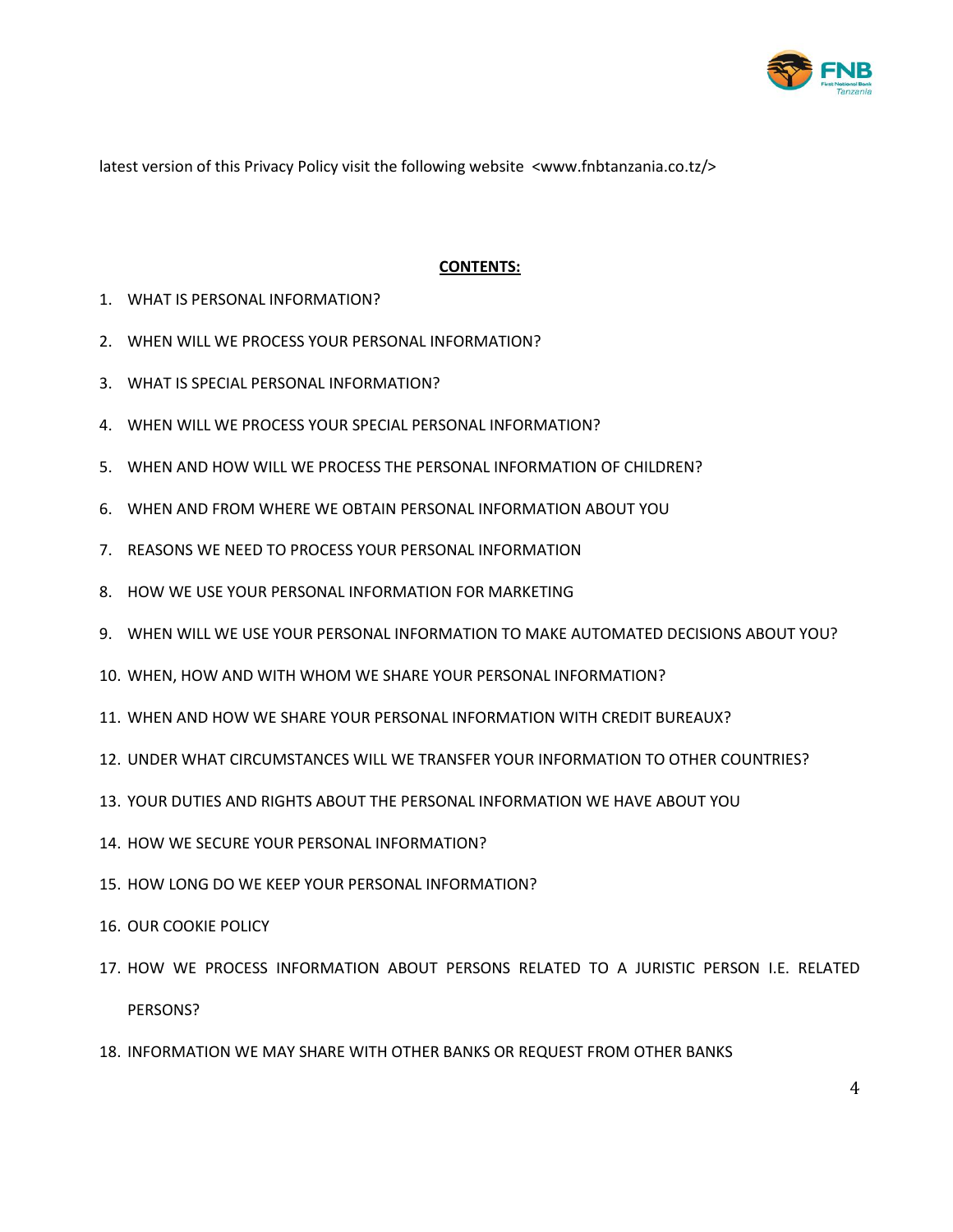

### **1. WHAT IS PERSONAL INFORMATION?**

Personal information refers to any information that identifies you or specifically relates to you.

Personal information includes, but is not limited to, the following information about you:

- your marital status (eg married, single, divorced);
- your national origin;
- your age;
- your language; birth; education;
- your financial history (such as your income or your buying, investing and banking behaviour based on, amongst others, account transactions);
- your identifying number (for example an account number, identity number or passport number);
- your e-mail address; physical address (eg residential address, work address or your physical location); telephone number;
- your online identifiers; social media profiles;
- your biometric information (example fingerprints, your signature or voice);
- your race; gender; sex; pregnancy; ethnic origin; social origin; colour;
- your physical health; mental health; well-being; disability; religion; belief; conscience; culture;
- your personal views, preferences and opinions;
- your confidential correspondence; and / or
- another's views or opinions about you and your name also constitute your personal information.

Personal information includes special personal information, as explained below.

### **2. WHEN WILL WE PROCESS YOUR PERSONAL INFORMATION?**

We will only process your personal information for lawful purposes relating to our business if the following applies:

- o if you have consented thereto;
- o if a person legally authorised by you, the law or a court, has consented thereto;
- o if it is necessary to conclude or perform under a contract we have with you;
- o if the law requires or permits it;
- o if it is required to protect or pursue your, our or a third party's legitimate interest; and / or
- o if you are a child, a competent person (a parent or guardian) has consented thereto.

### **3. WHAT IS SPECIAL PERSONAL INFORMATION?**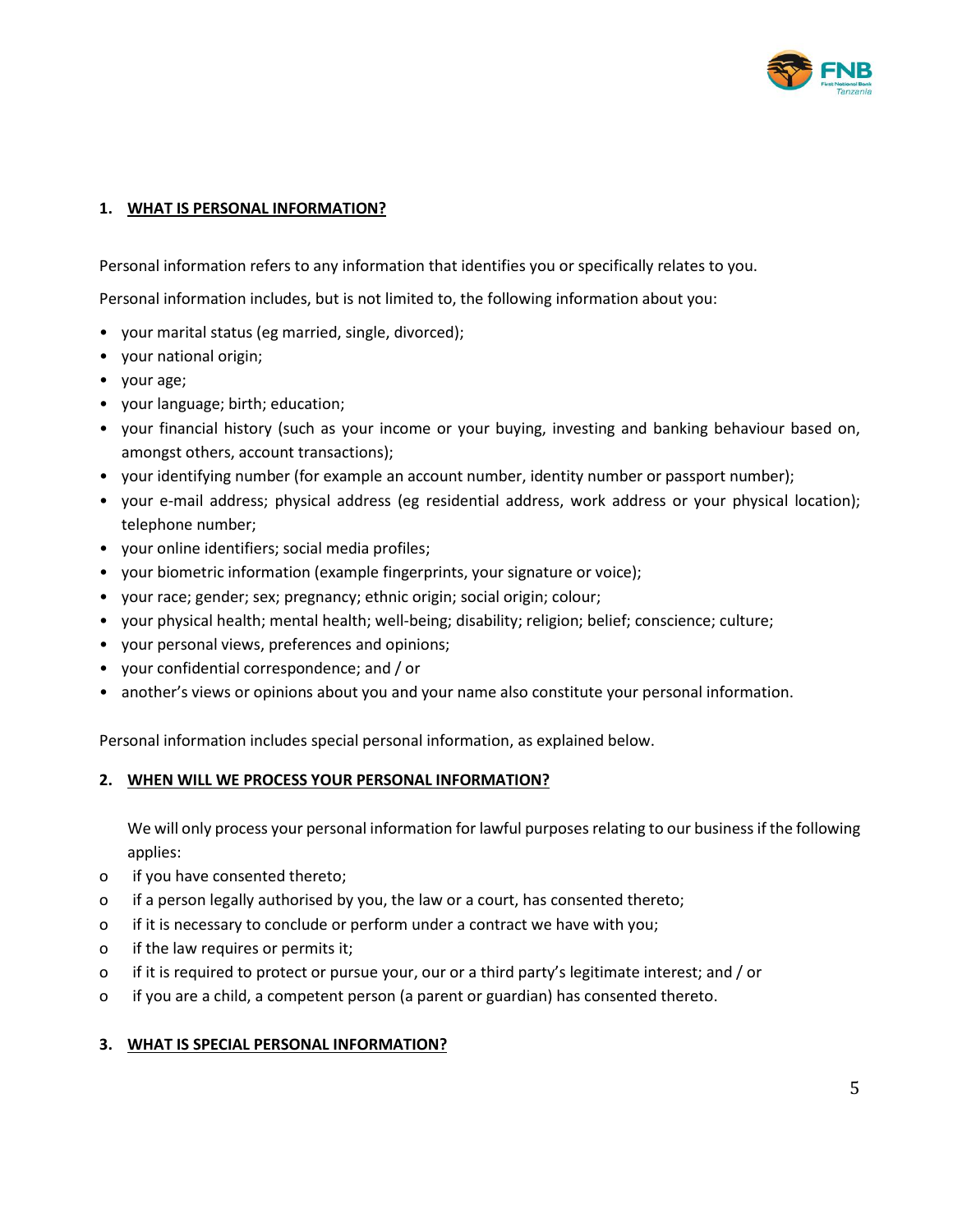

Special personal information is personal information about the following:

- your religious beliefs;
- your philosophical beliefs (for example where you enter a competition and you are requested to express your philosophical view);
- your race (for example where you apply for a product or service where the statistical information must be recorded);
- your ethnic origin;
- your trade union membership;
- your political beliefs;
- your health (example where you apply for an insurance policy);
- your biometric information (to verify your identity); and / or
- your criminal behaviour and alleged commission of an offence (to prevent money laundering as required by law or when you apply for employment or enter into a relationship with us).

### **4. WHEN WILL WE PROCESS YOUR SPECIAL PERSONAL INFORMATION?**

We may process your special personal information in the following circumstances:

- if you have consented to the processing;
- if the processing is needed to create, use or protect a right or obligation in law;
- if the processing is for statistical or research purposes and all legal conditions are met;
- if the special personal information was made public by you;
- if the processing is required by law;
- if racial information is processed, and the processing is required to identify you; and / or
- if health information is processed, and the processing is to determine your insurance risk, or to comply with an insurance policy or to enforce an insurance right or obligation.

### **5. WHEN AND HOW WE WILL PROCESS THE PERSONAL INFORMATION OF CHILDREN**

A child is a person who is defined as a child by The Law of The Child Act, 2009 and who has not been recognised as an adult by the courts of a country.

We process the personal information of children if the law permits.

We will only process the personal information of children if any one or more of following applies:

- a person who can legally agree has consented to the processing, being a parent or guardian;
- the processing is needed to create, use or protect a right or obligation in law, for example where the child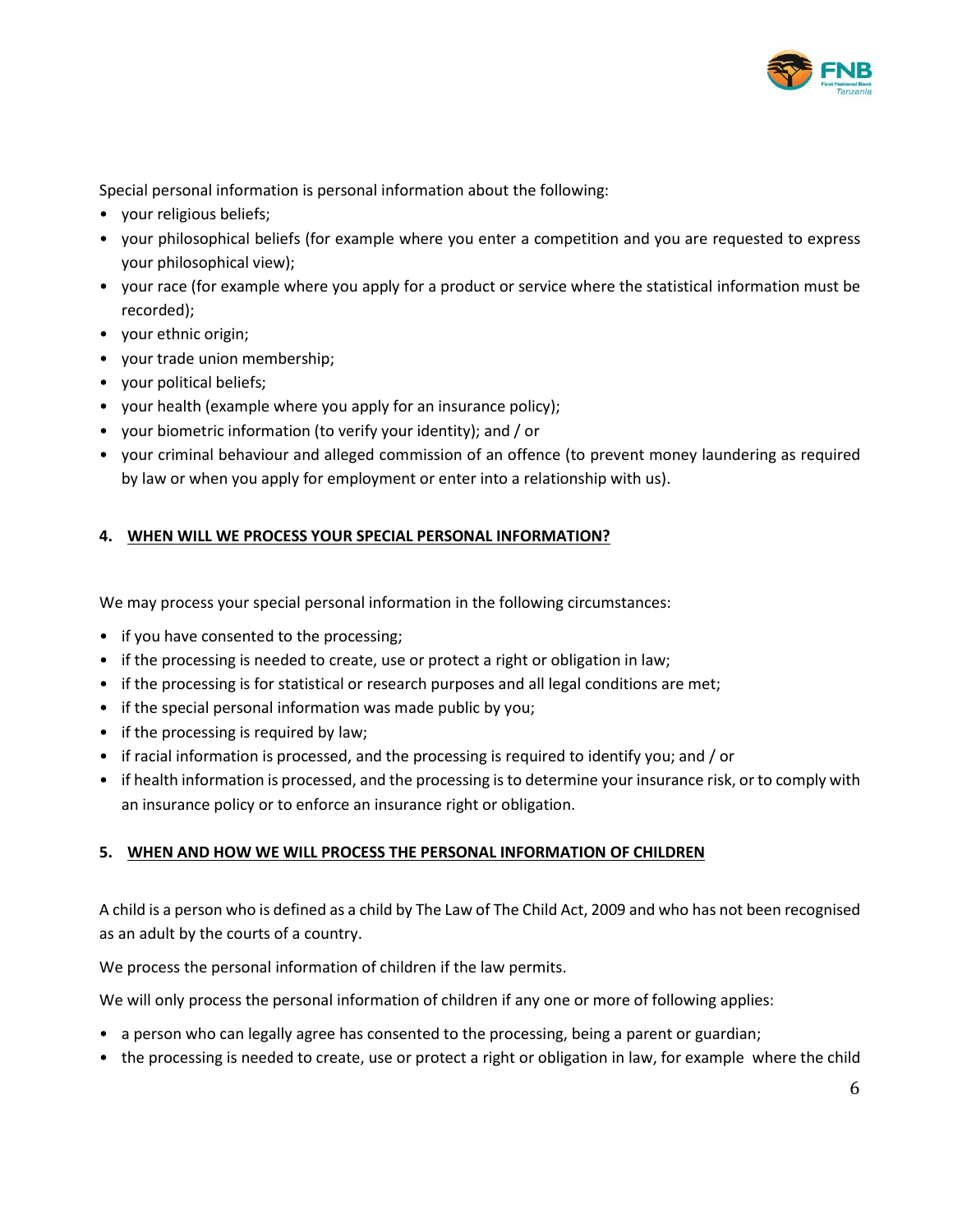

is an heir in a will, a beneficiary of a trust, a beneficiary of an insurance policy or an insured person in terms of an insurance policy;

- the child's personal information was made public by the child, with the consent of a person who can legally agree;
- the processing is for statistical or research purposes and all legal conditions are met;
- where the child is an heir in a will, if required to give effect to the will;
- where the child is a beneficiary of a trust, if required to give effect to the trust deed;
- where the child is legally old enough to open a bank account without assistance from their parent or guardian;
- where the child is legally old enough to sign a document as a witness without assistance from their parent or guardian;
- where the child benefits from a bank account such as an investment or savings account; and / or
- where the child is an insured person or beneficiary of an insurance policy, if required to give effect to the policy.

## **6. WHEN AND FROM WHERE WE OBTAIN PERSONAL INFORMATION ABOUT YOU**

- We collect personal information from you directly.
- We collect information about you based on your use of our products, services or service channels (for example our websites, applications, ATMs).
- We collect information about you based on how you engage or interact with us on social media, emails, letters, telephone calls, surveys.
- We collect information about you from public sources ( newspapers, social media) and from third parties we interact with for the purposes of conducting our business ( partners, reward partners, list providers, our customer loyalty rewards programmes' retail and online partners or our service providers).

If the law requires us to do so, we will ask for your consent before collecting personal information about you from third parties.

The third parties from whom we may collect your personal information include, but are not limited to, the following:

- members of FirstRand Limited (which includes First National Bank, WesBank (including Direct Axis SA (Pty) Ltd.), Rand Merchant Bank) and FirstRand Investment Management Holdings Limited (Ashburton Investments), FirstRand Life Assurance Limited, FirstRand Limited, any connected companies, subsidiary companies, its associates, cessionaries, delegates, assigns, affiliates or successors in title and / or appointed third parties ( its authorised agents, partners, contractors and suppliers) for any of the purposes identified in this Privacy Policy;
- your spouse, dependents, partners, employer, joint applicant or account holder and other similar sources;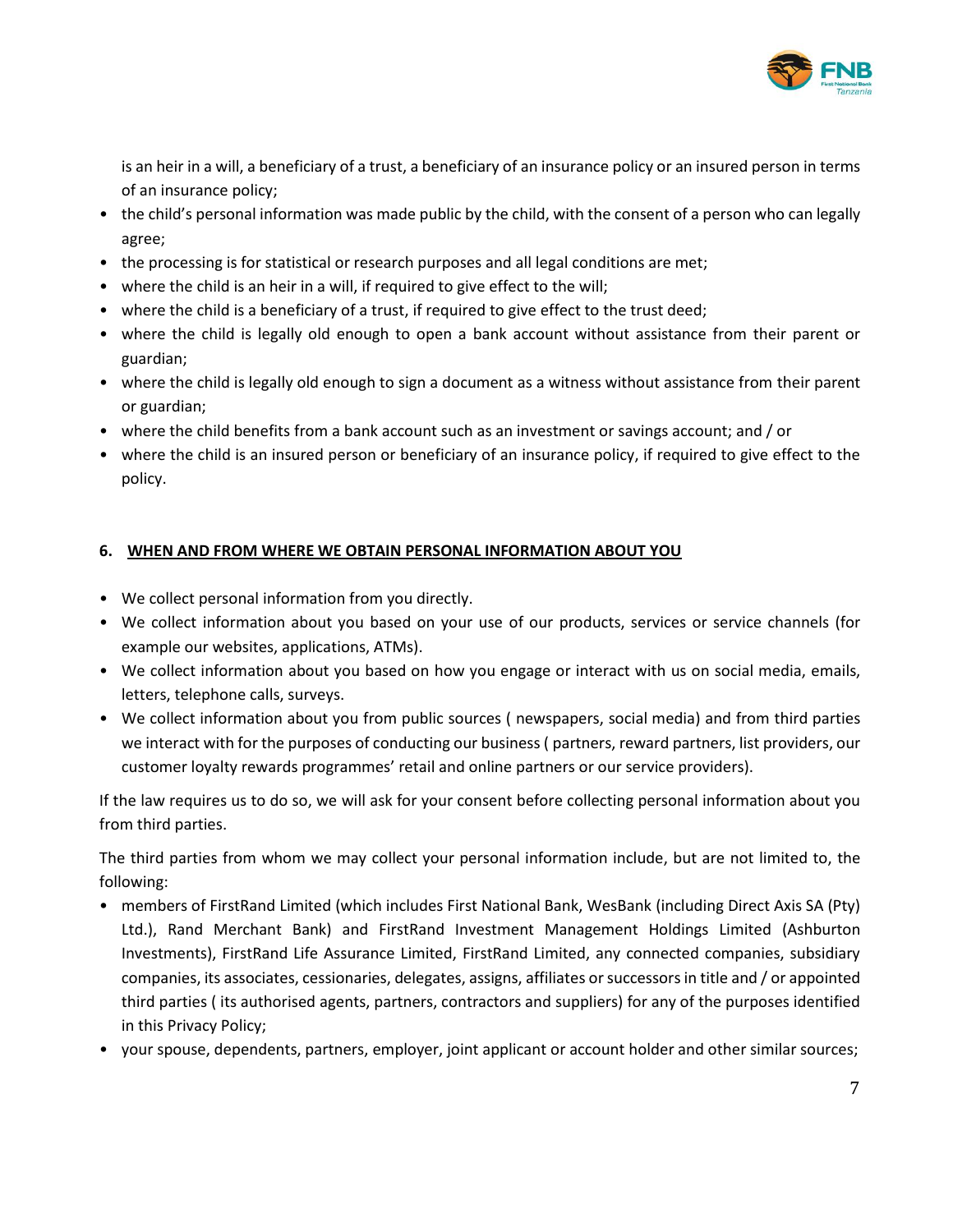

- people you have authorised to share your personal information, such as a person that makes a travel booking on your behalf or a medical practitioner for insurance purposes;
- attorneys, tracing agents, debt collectors and other persons that assist with the enforcement of agreements;
- payment processing services providers, merchants, banks and other persons that assist with the processing of your payment instructions, such as card scheme providers (VISA, MasterCard etc);
- insurers, brokers, other financial institutions or other organisations that assist with insurance and assurance underwriting, the providing of insurance and assurance policies and products, the assessment of insurance and assurance claims and other related purposes;
- law enforcement and fraud prevention agencies and other persons tasked with the prevention and prosecution of crime;
- regulatory authorities, industry ombudsman, governmental departments, local and international tax authorities;
- credit bureaux;
- trustees, Executors or Curators appointed by a court of law;
- cheque verification service providers;
- our service providers, agents and sub-contractors such as couriers and other persons we use to offer and provide products and services to you;
- courts of law or tribunals;
- participating partners, whether retail or online, in our customer loyalty reward programmes;
- our joint venture partners; and / or
- marketing list providers.

### **7. REASONS WE NEED TO PROCESS YOUR PERSONAL INFORMATION**

We will process your personal information for the following reasons:

- to provide you with products, goods and services;
- to market our products, goods and services to you;
- to respond to your enquiries and complaints;
- to comply with legislative, regulatory, risk and compliance requirements (including directives, sanctions and rules), voluntary and involuntary codes of conduct and industry agreements or to fulfill reporting requirements and information requests;
- to detect, prevent and report theft, fraud, money laundering and other crimes. This may include the processing of special personal information, such as alleged criminal behaviour or supply of false, misleading or dishonest information when opening an account with us or avoiding liability by way of deception;
- to enforce and collect on any agreement when you are in default or breach of the agreement terms and conditions, for example tracing you or to institute legal proceedings against you;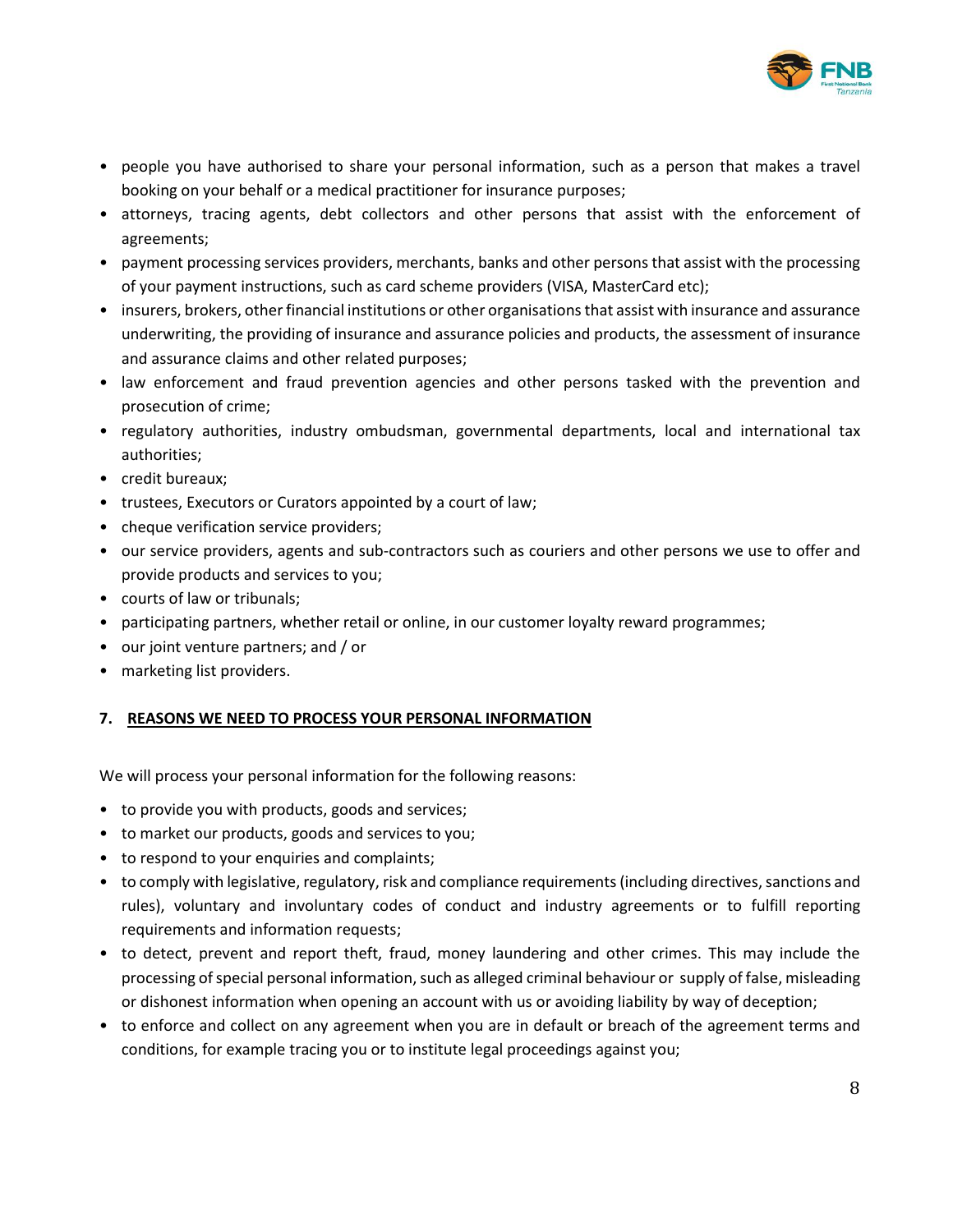

- to conduct market and behavioural research, including scoring and analysis to determine if you qualify for products and services or to determine your credit or insurance risk;
- to develop, test and improve products and services for you;
- for historical, statistical and research purposes, such as market segmentation;
- to process payment instruments (for example a cheque) and payment instructions (such as a debit order);
- to create, manufacture and print payment instruments (for example a cheque) and payment devices (such a debit card);
- to conduct affordability assessments, credit assessments and credit scoring;
- to develop credit models and credit tools;
- to open, manage and maintain your accounts or relationship with us;
- to disclose and obtain personal information from credit bureaux regarding your credit history;
- to enable us to deliver goods, documents or notices to you;
- for security, identity verification and to check the accuracy of your personal information;
- to communicate with you and carry out your instructions and requests;
- for customer satisfaction surveys, promotional and other competitions;
- insurance and assurance underwriting and administration;
- to process or consider or assess insurance or assurance claims;
- to provide insurance and assurance policies and products and related services;
- to enable you to take part in customer loyalty reward programmes, to determine your qualification for participation, earning of reward points, determining your rewards level, monitoring your buying behaviour with our rewards partners to allocate the correct points or inform you of appropriate products, goods and services you may be interested in or to inform our reward partners about your purchasing behaviour;
- to enable you to take part in and make use of value added products and services;
- to assess our lending and insurance risks; and / or
- for any other related purposes.

### **8. HOW WE USE YOUR PERSONAL INFORMATION FOR MARKETING**

- We will use your personal information to market financial, insurance, investments and other related banking products and services to you.
- We may also market non-banking or non-financial products, goods or services to you.
- We will do this in person, by post, telephone, or electronic channels such as SMS, email and fax.
- If you are not our customer, or in any other instances where the law requires, we will only market to you by electronic communications with your consent.
- In all cases you can request us to stop sending marketing communications to you at any time.

## **9. WHEN WILL WE USE YOUR PERSONAL INFORMATION TO MAKE AUTOMATED DECISIONS ABOUT YOU?**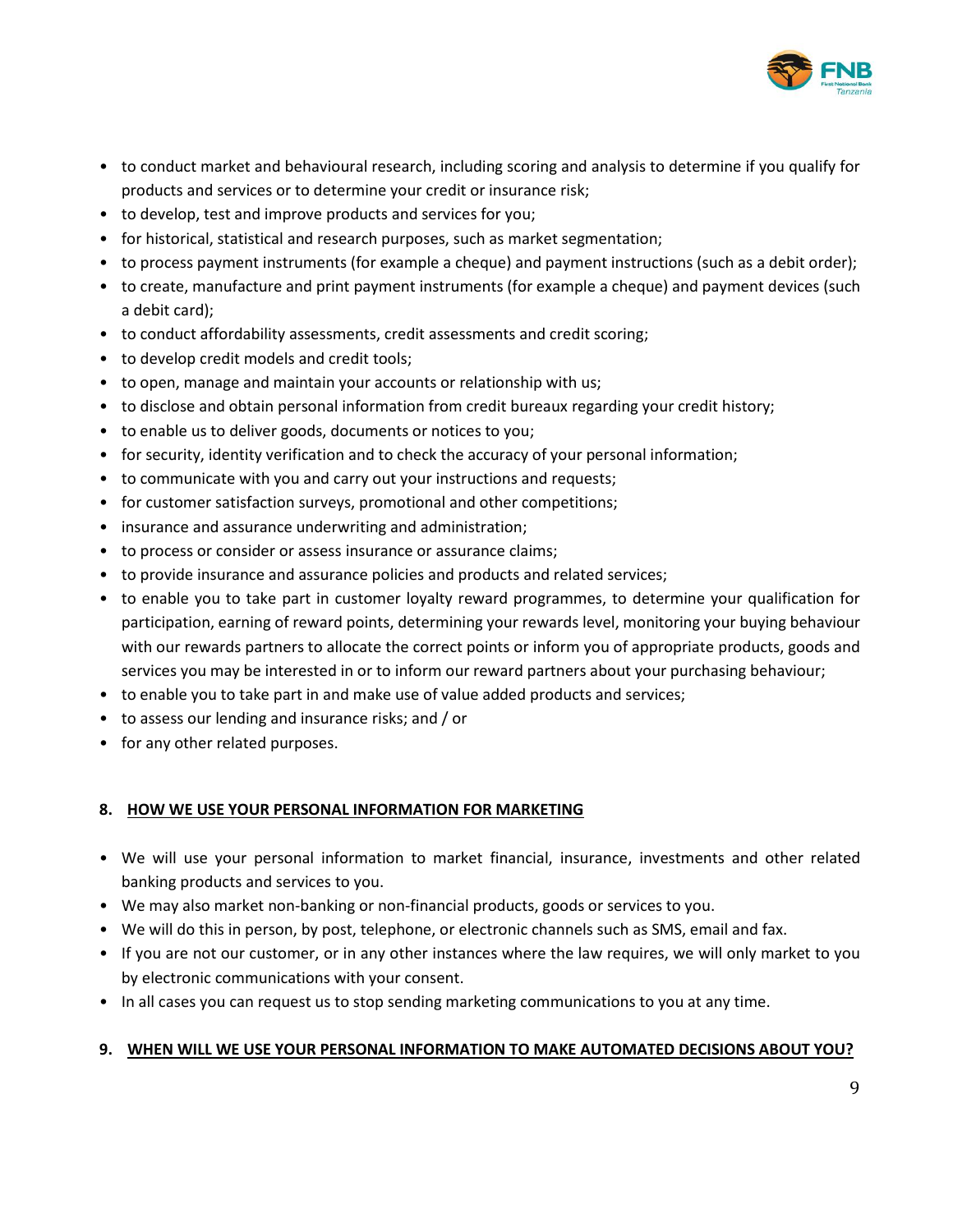

An automated decision is made when your personal information is analysed to make a decision without human intervention in that decision making process.

We may use your personal information to make an automated decision as allowed by the law. An example of automated decision making is the approval or decline of a credit application when you apply for an overdraft or credit card or the approval or decline of an insurance claim. You have a right to query any such decisions made and we will provide reasons for the decisions as far as reasonably possible.

### **10. WHEN, HOW AND WITH WHOM WE SHARE YOUR PERSONAL INFORMATION**

In general, we will only share your personal information if any one or more of the following apply:

- if you have consented to this;
- if it is necessary to conclude or perform under a contract we have with you;
- if the law requires it; and / or
- if it's necessary to protect or pursue your, our or a third party's legitimate interests.

Where required, each member of First National Bank Tanzania Limited may share your personal information with the following persons. These persons have an obligation to keep your personal information secure and confidential:

- other members of FirstRand Group (which includes First National Bank, WesBank, Rand Merchant Bank), FirstRand Limited, any connected companies, subsidiary companies including Direct Axis SA (Pty) Ltd., FirstRand Investment Management Holdings Limited (Ashburton Investments) and FirstRand Life Assurance Limited, its associates, cessionaries, delegates, assigns, affiliates or successors in title and / or appointed third parties (its authorised agents, partners, contractors and suppliers) for any of the purposes identified in this Privacy Policy;
- our employees as required by their employment conditions;
- attorneys, tracing agents, debt collectors and other persons that assist with the enforcement of agreements;
- payment processing services providers, merchants, banks and other persons that assist with the processing of your payment instructions, such as card scheme providers ( VISA, MasterCard etc);
- insurers, brokers, other financial institutions or other organisations that assist with insurance and assurance underwriting, the providing of insurance and assurance, the assessment of insurance and assurance claims and other related purposes;
- law enforcement and fraud prevention agencies and other persons tasked with the prevention and prosecution of crime;
- regulatory authorities, industry ombudsmen, governmental departments, local and international tax authorities and other persons the law requires us to share your personal information with;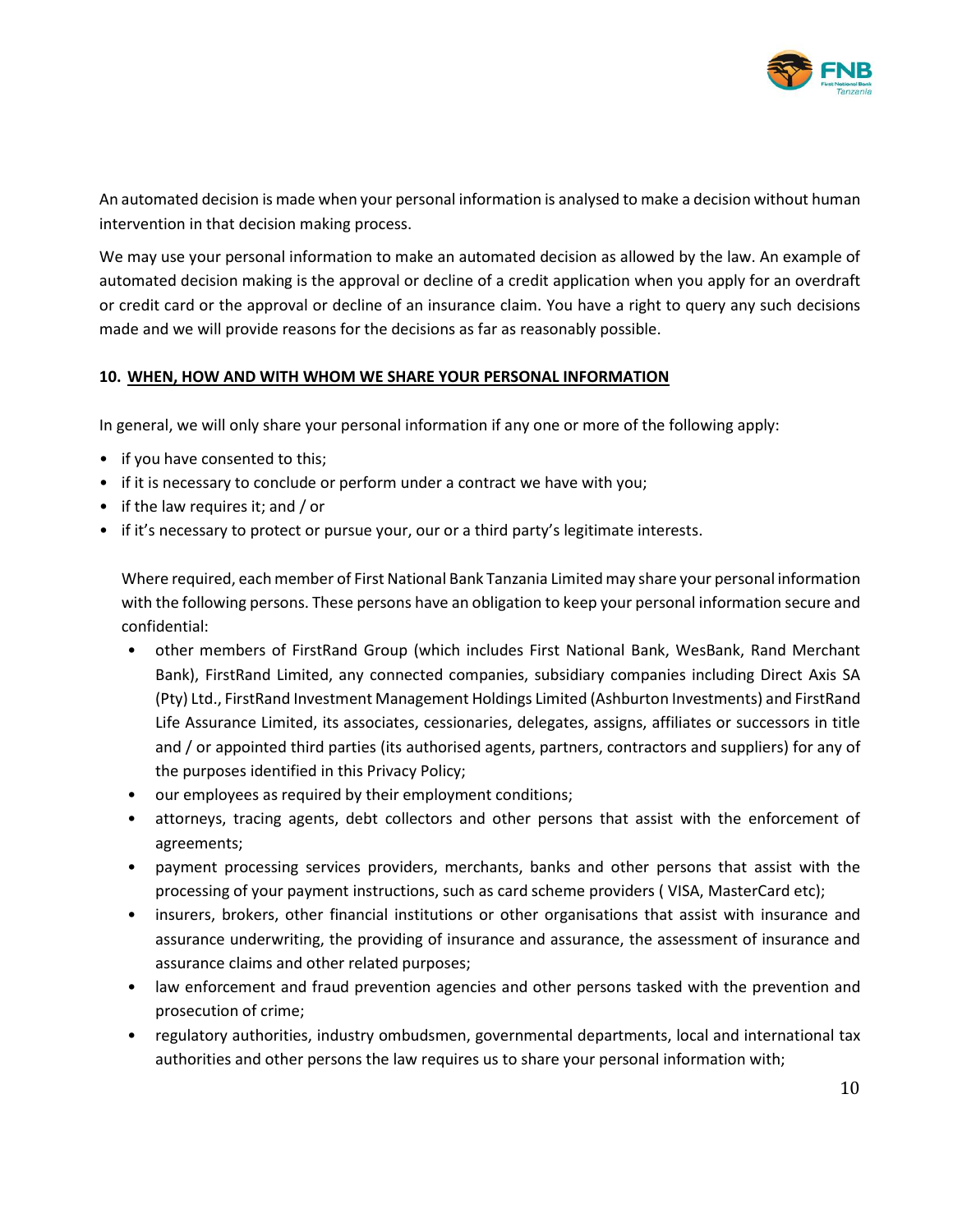

- credit bureaux;
- our service providers, agents and sub-contractors such as couriers and other persons we use to offer and provide products and services to you;
- persons to whom we have ceded our rights or delegated its obligations to under agreements, for example where a business is sold;
- courts of law or tribunals that require the personal information to adjudicate referrals, actions or applications;
- the general public where you submit content to our social media sites for example our Facebook page;
- trustees, Executors or Curators appointed by a court of law;
- cheque verification service providers;
- participating partners in our customer loyalty reward programmes, where you purchase goods, products and service or spend loyalty rewards; and / or
- our joint venture and other partners with whom we have concluded business agreements.

# **11. WHEN AND HOW WE OBTAIN, AND SHARE YOUR PERSONAL INFORMATION FROM/ WITH CREDIT BUREAUX**

We may obtain your personal information from credit bureaux for any one or more of the following reasons:

- if you requested us to do so or agreed that we may do so;
- to verify (check and confirm) your identity;
- to obtain or verify your employment details;
- to obtain and verify your marital status;
- to obtain, verify or update your contact or address details;
- to obtain a credit report about you (which includes your credit history and credit score) when you apply for a credit agreement (eg an overdraft) to prevent reckless lending or over-indebtedness;
- to determine your credit risk;
- for debt recovery;
- to trace your whereabouts;
- to update your contact details;
- to conduct research, statistical analysis or system testing;
- to determine the source(s) of your income;
- to build credit scorecards which are used to evaluate credit applications; and / or
- to determine which products and services to promote or to offer to you.

We will share your personal information with the credit bureaux for (among others) any one or more of the following reasons:

• to report the application for a credit agreement;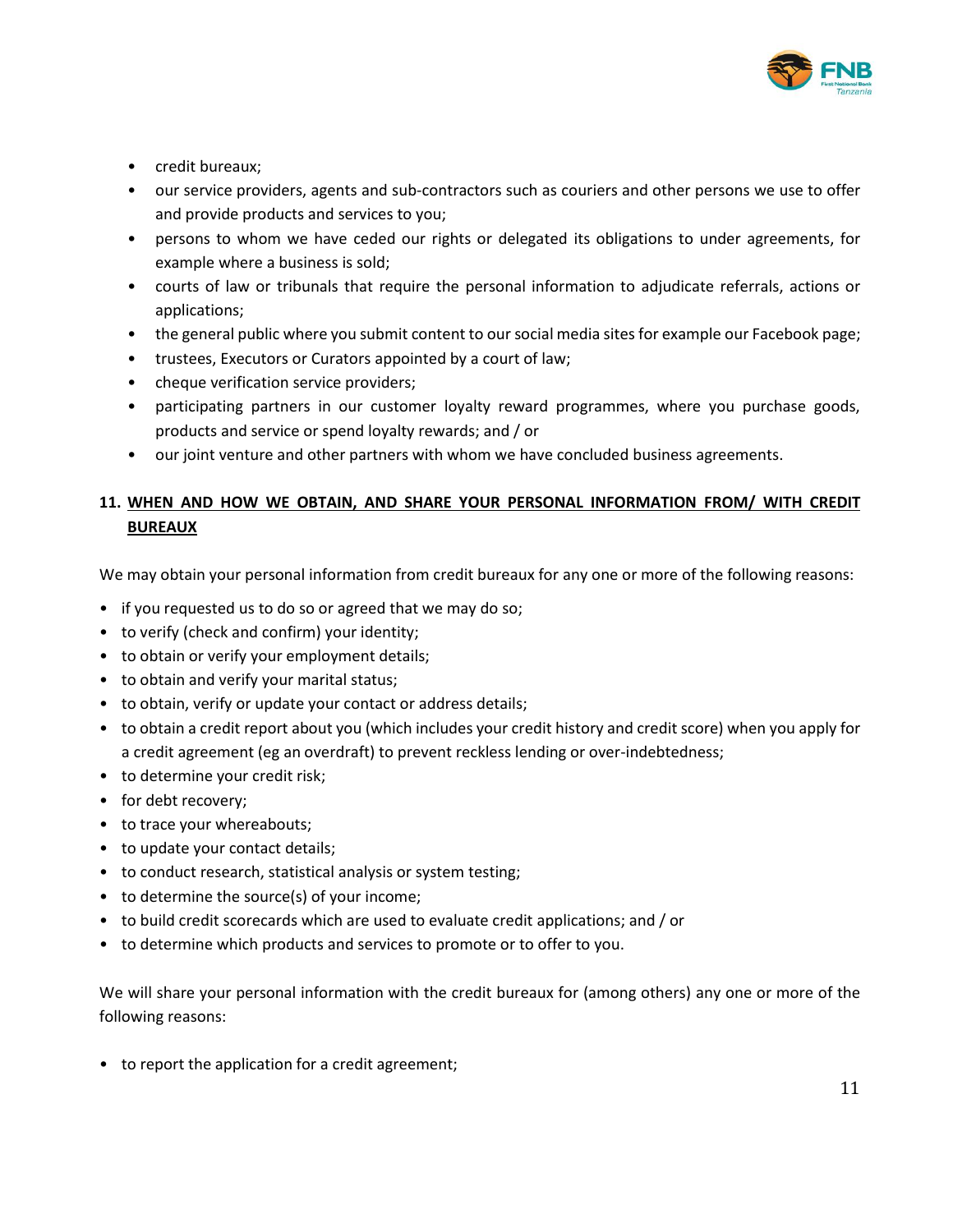

- to report the opening of a credit agreement;
- to report the termination of a credit agreement;
- to report payment behaviour on a credit agreement; and / or
- to report the non-compliance with a credit agreement example not paying in full or on time.

Please refer to your specific credit agreement with us for further information.

### **12. UNDER WHAT CIRCUMSTANCES WILL WE TRANSFER YOUR INFORMATION TO OTHER COUNTRIES?**

We will only transfer your personal information to third parties in another country in any one or more of the following circumstances:

- where your personal information will be adequately protected under the other country's laws or an agreement with the third-party recipient;
- where the transfer is necessary to enter into or perform under a contract with you, or a contract with a third party that is in your interest;
- where you have consented to the transfer; and / or
- where it is not reasonably practical to obtain your consent, the transfer is in your interest.

This transfer will happen within the requirements and safeguards of the law.

Where possible, the party processing your personal information in the other country will agree to apply the same level of protection as available by law in your country or if the other country's laws provide better protection the other country's laws would be agreed to and applied.

An example of us transferring your personal information to another country is where foreign payments take place if you purchase goods or services in a foreign country.

TAKE NOTE: As First National Bank Tanzania Limited is a subsidiary of a global organization; your personal information may be shared and/or processed within FirstRand Limited entities in other countries.

### **13. YOUR DUTIES AND RIGHTS ABOUT THE PERSONAL INFORMATION WE HAVE ABOUT YOU**

You must provide proof of identity when enforcing the rights below.

You must inform us when your personal information changes.

You have the right to request access to the personal information we have about you by contacting us. This includes requesting: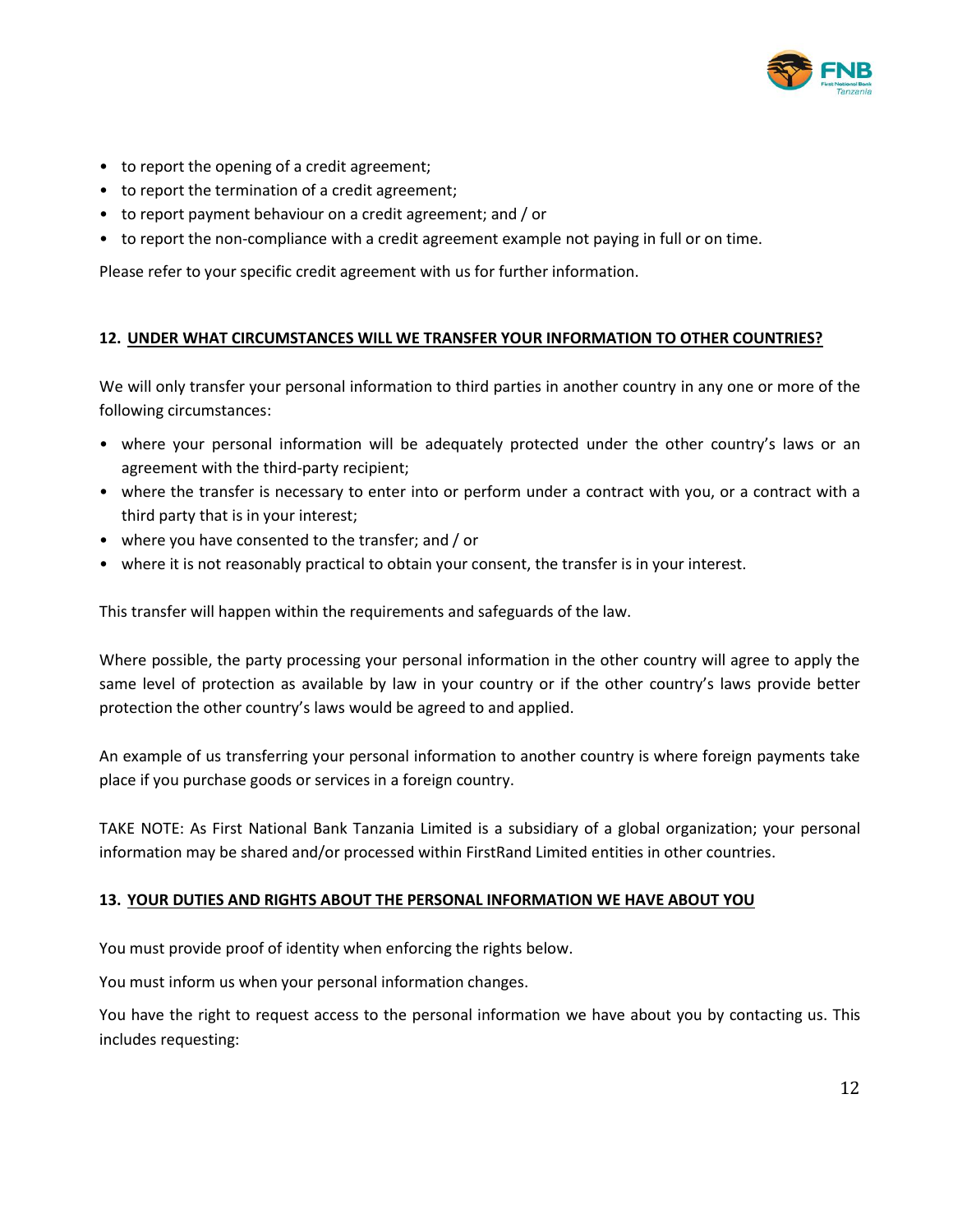

- confirmation that we hold your personal information;
- a copy or description of the record containing your personal information; and
- the identity or categories of third parties who have had access to your personal information.

We will attend to requests for access to personal information within a reasonable time. You may be required to pay a reasonable fee to receive copies or descriptions of records, or information about third parties. We will inform you of the fee before attending to your request.

Please note that the law may limit your right to access information.

You have the right to request us to correct or delete the personal information we have about you if it is inaccurate, irrelevant, excessive, out of date, incomplete, misleading, obtained unlawfully or we are no longer authorised to keep it. You must inform us of your request in writing. We may request documents from you to verify the change in personal information.

A specific agreement that you have entered into with us may determine how you must change your personal information provided at the time when you entered into the specific agreement. Please adhere to these requirements. If the law requires us to keep the personal information, it will not be deleted upon your request. The deletion of certain personal information may lead to the termination of your business relationship with us.

You may object on reasonable grounds to the processing of your personal information.

We will not be able to give effect to your objection if the processing of your personal information was and is permitted by law; you have provided consent to the processing and our processing done according to your consent or the processing is necessary to conclude or perform under a contract with you.

You must inform us of any objection in writing.

Where you have provided your consent for the processing of your personal information, you may withdraw your consent. If you withdraw your consent we will explain the consequences to you. We may proceed to process your personal information even if you have withdrawn your consent if the law permits or requires it. It may take up to 15 business days for the change to reflect on our systems, during this time we may still process your personal information.

You have a right to file a complaint with us or any Regulator with jurisdiction about an alleged contravention of the protection of your personal information by us. We will address your complaint as far as possible.

### **14. HOW WE SECURE YOUR PERSONAL INFORMATION**

We will take appropriate and reasonable technical and organisational steps to protect your personal information according to industry best practices. Our security measures (including physical, technological and procedural safeguards) will be appropriate and reasonable. This includes the following: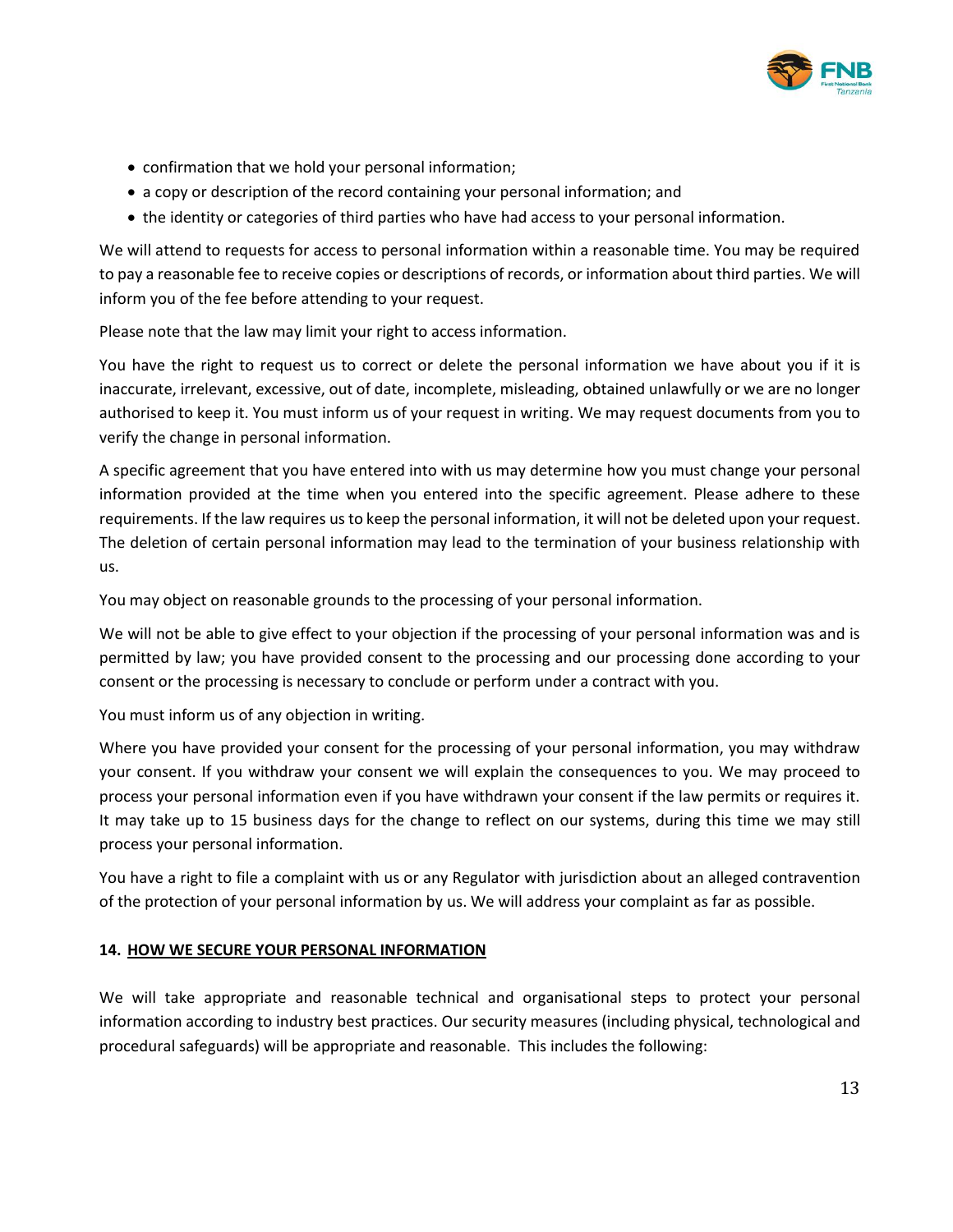

- keeping our systems secure (eg monitoring access and usage);
- storing our records securely;
- controlling the access to our buildings, systems and/or records; and
- safely destroying or deleting records.

You can also protect your personal information. Please visit the website of First National Bank Tanzania <www.fnbtanzania.co.tz/> for more information.

### **15. HOW LONG DO WE KEEP YOUR PERSONAL INFORMATION?**

We will keep your personal information for as long as:

- the law requires us to keep it;
- a contract between you and us requires us to keep it;
- you have consented for us keeping it;
- we are required to keep it to achieve the purposes listed in this Privacy Policy;
- we require it for statistical or research purposes;
- a code of conduct requires us to keep it; and / or
- we require it for our lawful business purposes.

Take note: We may keep your personal information even if you no longer have a relationship with us, if the law permits.

### **16. OUR COOKIE POLICY**

A cookie is a small piece of data sent from our websites or applications to your computer or device hard drive or Internet browser where it is saved. The cookie contains information to personalise your experience on our websites or applications and may improve your experience on the websites or applications. The cookie will also identify your device, for example the computer or smart phone.

By using our websites or applications you agree that cookies may be forwarded from the relevant website or application to your computer or device. The cookie will enable us to know that you have visited the website or application before and will identify you. We may also use the cookie to prevent fraud.